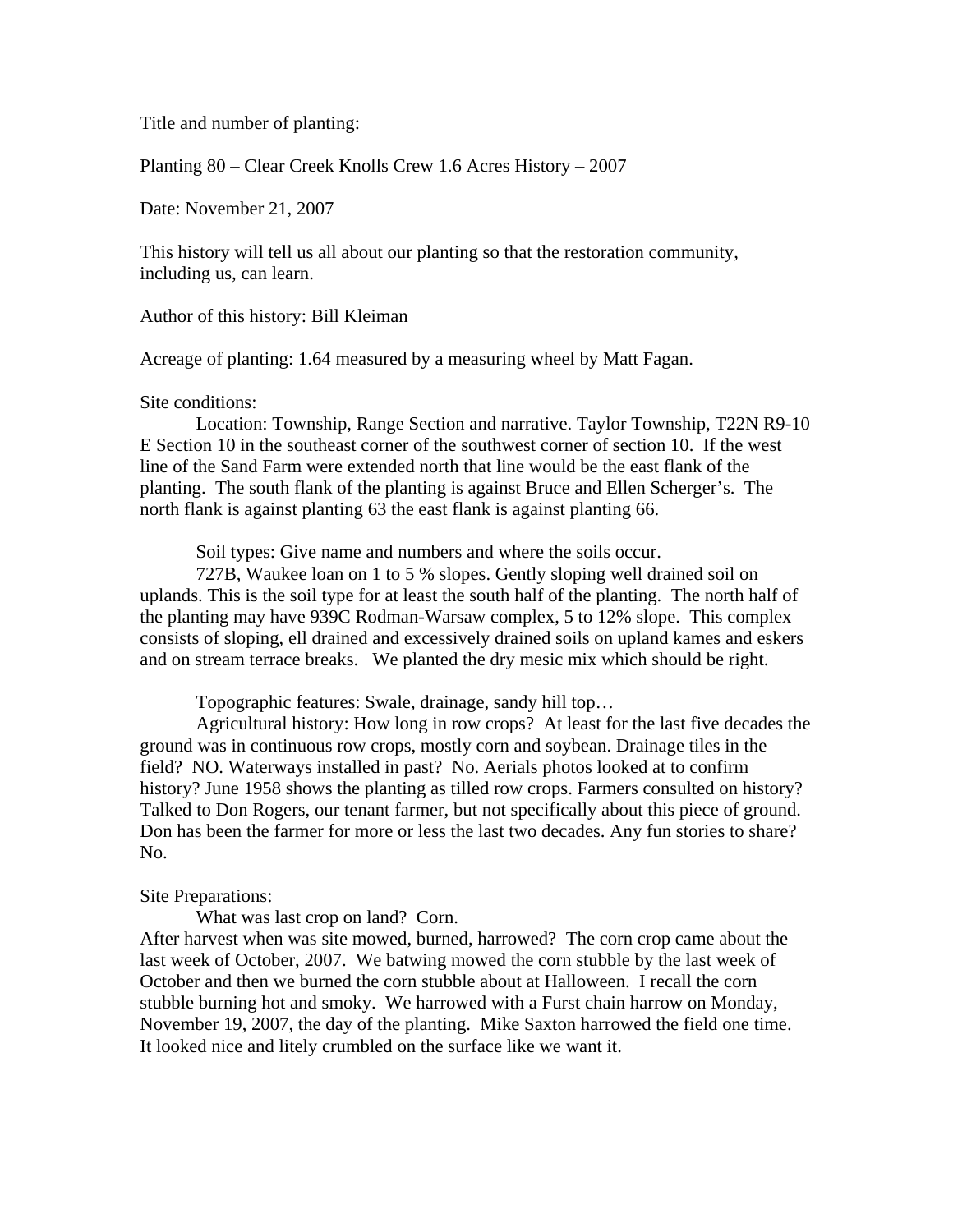What was weather like during this period? Dry up to that point. Who did field work? Mike Saxton, crew, Bill Kleiman supervised.

# Seed planting:

How was seed planted? All but porcupine grass was tractor broadcast from a Vicon pendulum seed broadcaster mounted to a 30 hp Kubota tractor. What machine was used? If machine used, was a foam marker used? Yes. Foam marked worked well. Was seed applied once, twice in perpendicular directions? Seed was applied all in parallel lines. The foam lasted a long time. I made almost 4 passes. The foam marks were about 15 feet apart, and then I drove the tractor between the foam marks on the second pass, and towards the marks on the third pass. The fourth pass Austin Webb did and he said he got all the west half of the planting done before running out. Any carrier used with seed? No. What was weather like the week after planting? There was a heavy mist in the air which made me wet. On the next day there was a wonderful gentle drizzle which was barely noticeable in the rain guage. Today, Wednesday, it has been gently drizzling all day with a half inch accumulation in the rain guage. Which particular seeds were hand planted, and where? Mike Saxton hand planted two bundles of porcupine grass. He tossed them into the air and he reported that appeared to stick in the ground nicely. Who did the field work? Bill Kleiman, Mike Saxton.

#### Seed list:

 Try to include weight per species. Definietly include total weight of various seed mixes. Does weight include chaff and stems? Yes. Note the bulk seed weight per acre for each area.

On this 1.64 acres we planted one mix, the dry-mesic crew mix of 2007. This was 82 pounds of bulk weight seed so the seed rate was 50 pounds per acre. This is a high to very high seed rate for this project. This mix has 104 species in it which also is very rich. Below is the excel seed crew list where I sorted by Dry mesic and deleted the other mixes. The totals in the list are for all the dry mesic seed mix, we took 82 pounds of this mix for this planting.

| 2007 Seed Harvest for crew | Showing Dry Mesic only |                              |                                            |                                                   |
|----------------------------|------------------------|------------------------------|--------------------------------------------|---------------------------------------------------|
|                            |                        | Total<br>weight<br>collected | $\%$<br>that<br>went<br>to<br>Dry<br>Mesic | The<br>weight<br>of the<br>entire<br>dry<br>mesic |
| Scientific name            | Common name            | by crrew                     | mix                                        | mix                                               |
| Linum sulcatum             | Groved Yellow Flax     | 0.01                         | 30%                                        | 0.003                                             |
| Allium cernuum             | Nodding Wild Onion     | 5.18                         | 50%                                        | 2.59                                              |
| Amorpha canescens          | Leadplant              | 23.85                        | 70%                                        | 16.695                                            |
| Amorpha fruticosa          | Indigo Bush            | 0.95                         | 60%                                        | 0.57                                              |
| Andropogon (Schizachyrium) |                        |                              |                                            |                                                   |
| scoparium                  | Little Bluestem        | 36.5                         | 60%                                        | 21.9                                              |
| Anemone cylindrica         | Thimbleweed            | 14.25                        | 50%                                        | 7.125                                             |
|                            |                        |                              |                                            |                                                   |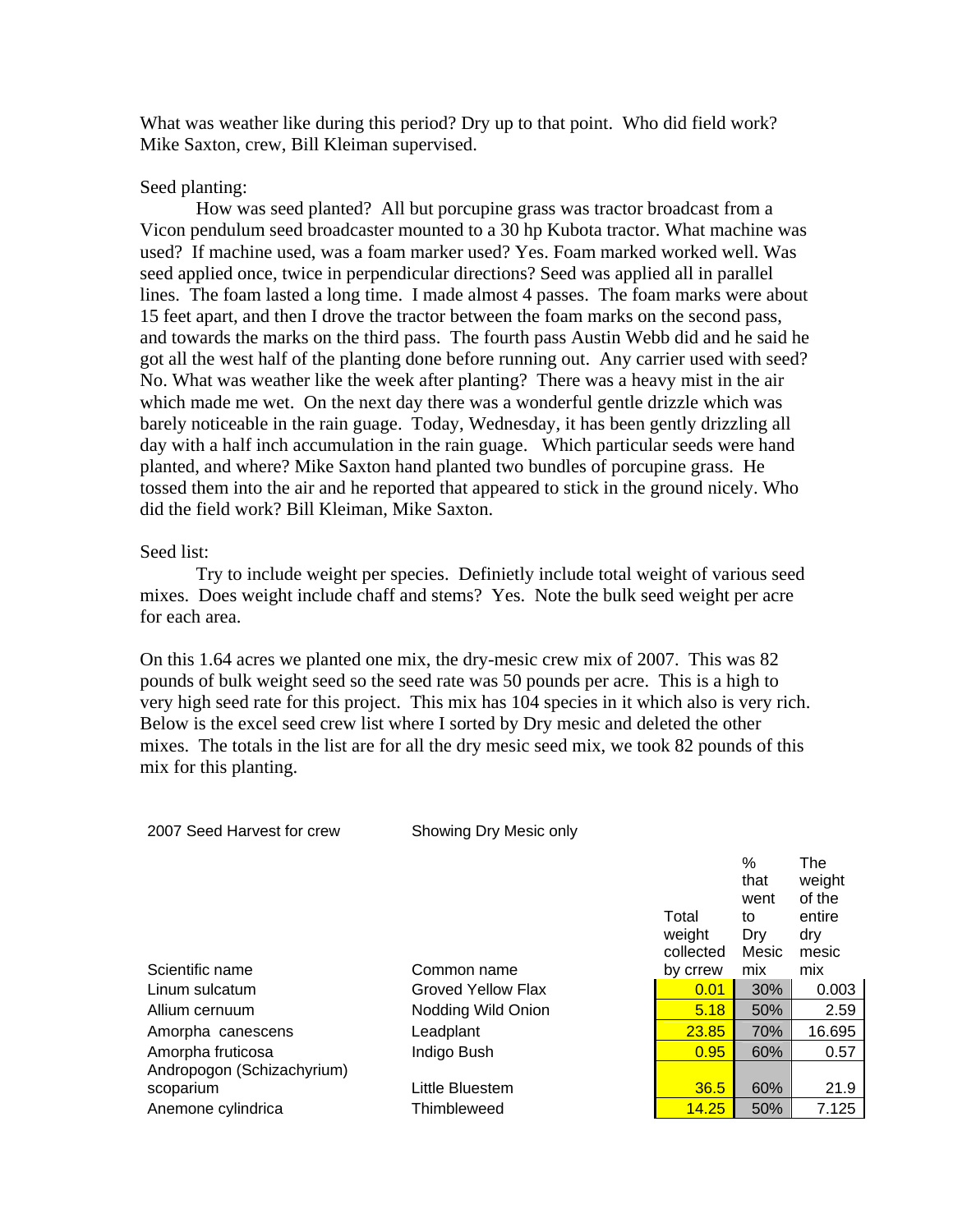| Antennaria plantaginifolia       | <b>Pussy Toes (Everlasting)</b> | 1.05         | 50%  | 0.525  |
|----------------------------------|---------------------------------|--------------|------|--------|
| Apocynum cannabinum (X medium)   | Dogbane (Indian Hemp)           | 0.05         | 30%  | 0.015  |
| Aristida purpurascens            | <b>Arrow Feather</b>            | 5.1          | 40%  | 2.04   |
| Artemisia caudata (campestris)   | <b>Beach Wormwood</b>           | 26.6         | 70%  | 18.62  |
| Asclepias verticillata           | <b>Whorled Milkweed</b>         | 6.4          | 70%  | 4.48   |
| Aster azureus (oolentangiensis)  | Sky-blue Aster                  | 0.95         | 50%  | 0.475  |
| Aster ericoides (prostratus)     | <b>Heath Aster</b>              | <b>19.8</b>  | 70%  | 13.86  |
| Aster linariifolius              | Stiff Aster (Flax-Leaved)       | 2.75         | 25%  | 0.6875 |
| Aster oblongifolius              | <b>Aromatic Aster</b>           | 0.05         | 50%  | 0.025  |
| Aster sericeus                   | <b>Silky Aster</b>              | 1.5          | 50%  | 0.75   |
| Astragalus canadensis            | Canadian Milk Vetch             | 8.85         | 80%  | 7.08   |
| Baptisia leucantha               | White Wild Indigo               | 78.8         | 60%  | 47.28  |
| Baptisia leucophaea              | Cream Wild Indigo               | 30.45        | 40%  | 12.18  |
| Bouteloua curtipendula           | Side-Oats Grama                 | 13.6         | 70%  | 9.52   |
| Cacalia atriplicifolia           | Pale Indian Plantain            | 1.3          | 20%  | 0.26   |
| Carex bicknellii                 | Copper-shouldered oval Sedge    | 9.7          | 60%  | 5.82   |
|                                  | Sand Bracted Sedge              |              |      |        |
| Carex muhlenbergii (enervis)     | (Muhlenberg's)                  | 1.8          | 40%  | 0.72   |
| Ceanothus americanus             | New Jersey Tea                  | 4.2          | 70%  | 2.94   |
| Chrysopsis camporum              |                                 |              |      |        |
| (Heterotheca)                    | <b>Golden Prairie Aster</b>     | 1.01         | 60%  | 0.606  |
| Coreopsis lanceolata             | Sand Coreopsis                  | 0.5          | 20%  | 0.1    |
| Coreopsis palmata                | Prairie Coreopsis               | 6.2          | 50%  | 3.1    |
| Coreopsis tripteris              | <b>Tall Coreopsis</b>           | 14.35        | 40%  | 5.74   |
| Cyperus filiculmis               | <b>Slender Sand Sedge</b>       | 1.94         | 30%  | 0.582  |
| Danthonia spictata               | Poverty Oat Grass               | 1.5          | 20%  | 0.3    |
| Desmodium illinoense             | III. Tick Trefoil               | 7.8          | 55%  | 4.29   |
| Dodecatheon meadia               | <b>Shooting Star</b>            | 3.05         | 40%  | 1.22   |
| Dougs mix                        |                                 | 5.9          | 80%  | 4.72   |
| dry mesic mix                    |                                 | 9            | 100% | 9      |
| Echinacea pallida                | Pale Purple Coneflower          | <b>198.9</b> | 70%  | 139.23 |
| Elymus canadensis                | Prairie Wild Rye                | 14.3         | 60%  | 8.58   |
| Eragrostis spectabilis           | Purple Love Grass               | 1.43         | 50%  | 0.715  |
| Erigeron strigosus               | Daisy Fleabane                  | 0.65         | 50%  | 0.325  |
| Eryngium yuccifolium             | Rattlesnake Master              | 23.94        | 20%  | 4.788  |
| Euphorbia corollata              | <b>Flowering Spurge</b>         | <b>15.65</b> | 60%  | 9.39   |
| Gentiana (alba) flavida          | Cream Gentian                   | 0.3          | 30%  | 0.09   |
|                                  | Sweet Everlasting (Old-Field    |              |      |        |
| Gnaphalium obtusifolium          | Balsam)                         | 8.05         | 50%  | 4.025  |
| Helenium autumnale               | Sneezeweed                      | 0.2          | 10%  | 0.02   |
| Helianthemum bicknellii          | <b>Rock Rose</b>                | 0.05         | 70%  | 0.035  |
| Helianthemum canadense           | Common Rockrose (Frostweed)     | 1.35         | 40%  | 0.54   |
| Helianthus mollis                | <b>Hairy Sunflower</b>          | 0.3          | 70%  | 0.21   |
| Helianthus occidentalis          | Western Sunflower; Naked S.     | 10.7         | 60%  | 6.42   |
| Helianthus rigidus (laetiflorus) | <b>Prairie Sunflower</b>        | 0.95         | 60%  | 0.57   |
| Heliopsis helianthoides          | False Sunflower; " Ox-eye "     | 3.15         | 60%  | 1.89   |
| Heuchera richardsonii grayana    | Rough Heuchera; Alum root       | 0.25         | 50%  | 0.125  |
| Hieracium gronovii               | Hairy Hawkweed                  | 0.3          | 50%  | 0.15   |
| Houstonia (Hedyotis) longifolia  | Long-Leaved Bluets              | 0.06         | 50%  | 0.03   |

| 1.05         | 50%  | 0.525        |
|--------------|------|--------------|
| 0.05         | 30%  | 0.015        |
| 5.1          | 40%  | 2.04         |
| 26.6         | 70%  | 18.62        |
| 6.4          | 70%  | 4.48         |
| 0.95         | 50%  | 0.475        |
| 19.8         | 70%  | 13.86        |
| 2.75         | 25%  | 0.6875       |
| 0.05         | 50%  | 0.025        |
| 1.5          | 50%  | 0.75         |
| 8.85         | 80%  | 7.08         |
| 78.8         | 60%  | 47.28        |
| 30.45        | 40%  | 12.18        |
| 13.6         | 70%  | 9.52         |
| 1.3          | 20%  | 0.26         |
| 9.7          | 60%  | 5.82         |
|              |      |              |
| 1.8          | 40%  | 0.72         |
| 4.2          | 70%  | 2.94         |
|              |      |              |
| 1.01         | 60%  | 0.606        |
| 0.5          | 20%  | 0.1          |
| 6.2          | 50%  | 3.1          |
| 14.35        | 40%  | 5.74         |
| 1.94         | 30%  | 0.582        |
| 1.5          | 20%  | 0.3          |
| 7.8          | 55%  | 4.29         |
| 3.05         | 40%  | 1.22         |
| 5.9          | 80%  | 4.72         |
| 9            | 100% | 9            |
| <b>198.9</b> | 70%  | 139.23       |
| 14.3         | 60%  | 8.58         |
| 1.43         | 50%  | 0.715        |
| 0.65         | 50%  | 0.325        |
| 23.94        | 20%  | 4.788        |
| <b>15.65</b> | 60%  | 9.39         |
| 0.3          | 30%  | 0.09         |
| 8.05         | 50%  | 4.025        |
| 0.2          | 10%  | 0.02         |
| 0.05         | 70%  | 0.035        |
| 1.35         | 40%  | 0.54         |
| 0.3          | 70%  | 0.21         |
| 10.7         | 60%  | 6.42         |
| 0.95         | 60%  | 0.57         |
| 3.15         | 60%  | 1.89         |
| 0.25         | 50%  | 0.125        |
|              | 50%  |              |
| 0.3<br>0.06  | 50%  | 0.15<br>0.03 |
|              |      |              |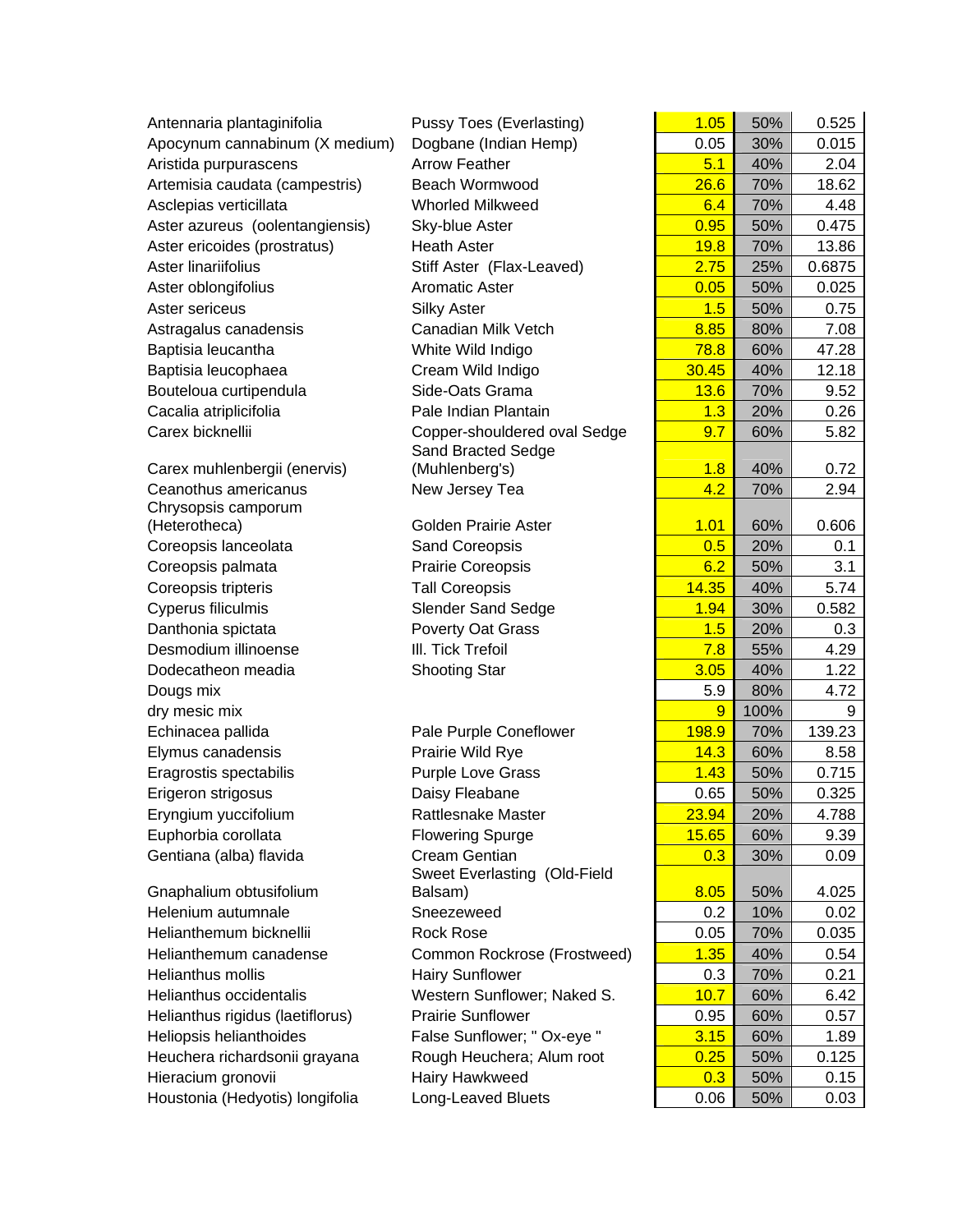| (canadense)                         |                                  |                |      |         |
|-------------------------------------|----------------------------------|----------------|------|---------|
| Isanthus (Trichostema) brachiatus   |                                  |                |      |         |
| (m)                                 | False Pennyroyal                 | 0.4            | 40%  | 0.16    |
| Juncus greenei                      | Greene's Rush                    | 5.7            | 50%  | 2.85    |
| Juncus tenuis                       | Path Rush                        | 0.1            | 60%  | 0.06    |
| Koeleria cristata (macrantha)       | Prairie June Grass - 54.65       | 24.55          | 60%  | 14.73   |
| Kuhnia (Brickellia) eupatoroides    |                                  |                |      |         |
| corymbulosa                         | <b>False Boneset</b>             | 8.05           | 60%  | 4.83    |
| Lechea tenuifolia                   | Slender-Leaved Pinweed           | 0.25           | 30%  | 0.075   |
| Leptoloma cognatum                  | <b>Fall Witch Grass</b>          | 5.4            | 60%  | 3.24    |
| Lespedeza capitata --               | Round-headed Bush Clover         | 55.9           | 60%  | 33.54   |
|                                     | Rough Blazing-star (Rough        |                |      |         |
| Liatris aspera                      | Gayfeather)                      | 19.5           | 55%  | 10.725  |
|                                     | Tall Gayfeather; Prairie Blazing |                |      |         |
| Liatris pycnostachya                | <b>Star</b>                      | 7.1            | 10%  | 0.71    |
| Lithospermum incisum                | Fringed (Narrow-leaved) Puccoon  | 0.05           | 50%  | 0.025   |
| Lobelia spicata                     | Pale-spike Lobelia               | 0.2            | 10%  | 0.02    |
| Lupinus perennis                    | <b>Wild Lupine</b>               | 0.3            | 40%  | 0.12    |
| Monarda punctata villicualis        | <b>Horse Mint</b>                | 13.85          | 70%  | 9.695   |
| Oenothera biennis canescens         | <b>Common Evening Primrose</b>   | 13.15          | 60%  | 7.89    |
| Oenothera clelandii (rhombipetala)  | Sand Evening Primrose            | 0.25           | 40%  | 0.1     |
| Onosmodium hispidissimum            | Marbleseed                       | 0.4            | 50%  | 0.2     |
| Panicum oligosanthes scribneria     | <b>Scribner's Panic Grass</b>    | 1.9            | 50%  | 0.95    |
| Parthenium integrifolium            | Wild Quinine (Feverfew)          | 32             | 50%  | 16      |
| Paspalum ciliatifolium muhlenbergii | <b>Hairy Lens Grass</b>          | 0.45           | 50%  | 0.225   |
| Pedicularis canadensis              | Wood Betony                      | 0.5            | 30%  | 0.15    |
| Penstemon grandiflorus              | Large Flowered Beardtongue       | 0.5            | 70%  | 0.35    |
| Penstemon hirsutus                  | Hairy Beard tongue               | 0.85           | 30%  | 0.255   |
| Petalostemum (Dalea) candidum       | <b>White Prairie Clover</b>      | 32             | 30%  | 9.6     |
| Petalostemum (Dalea) purpureum      | <b>Purple Prairie Clover</b>     | 48.2           | 70%  | 33.74   |
| Petalostemum foliosum               | Leafy Prairie Clover             | 0.1            | 100% | 0.1     |
| Physocarpus opulifolius             | Ninebark                         | 0.9            | 5%   | 0.045   |
| Polygala sanguinea                  | <b>Field Milkwort</b>            | 0.2            | 50%  | 0.1     |
| Polygonum tenue                     | <b>Slender Knotweed</b>          | 3.7            | 70%  | 2.59    |
| Potentilla arguta                   | Prairie Cinquefoil               | 23.7           | 50%  | 11.85   |
| Pycnanthemum virginianum            | Mountain mint (Prairie Hyssop)   | 27.85          | 20%  | 5.57    |
| Rosa carolina                       | Pasture Rose                     | 12.55          | 60%  | 7.53    |
| Rudbeckia hirta                     |                                  |                | 35%  |         |
|                                     | <b>Black-eyed Susan</b>          | 8.9            |      | 3.115   |
| Rudbeckia subtomentosa              | Sweet Blackeyed Susan            | 9.7            | 10%  | 0.97    |
| Scrophularia marilandica            | Late Figwort                     | 1.11           | 5%   | 0.0555  |
| Silphium integrifolium              | Rosinweed                        | 35             | 60%  | 21      |
| Silphium laciniatum                 | Compass plant                    | 7.9            | 60%  | 4.74    |
| Silphium perfoliatum                | Cup-plant                        | 5.15           | 10%  | 0.515   |
| Silphium terebinthaceum             | <b>Prairie Dock</b>              | $\overline{2}$ | 40%  | $0.8\,$ |
| Sisyrinchium albidum                | Common Blue-eyed Grass           | 0.4            | 60%  | 0.24    |
| Solidago (Euthamia) graminifolia    | Viscid Bushy Goldenrod           | 5.15           | 25%  | 1.2875  |
| Solidago (Euthamia) graminifolia    |                                  |                |      |         |
| nuttallii                           | Grass-leaved Goldenrod           | 4.75           | 25%  | 1.1875  |
| Solidago (Euthamia)                 |                                  |                |      |         |
| gymnospermoides                     | Viscid Grass-leaved Goldenrod    | 24.65          | 60%  | 14.79   |